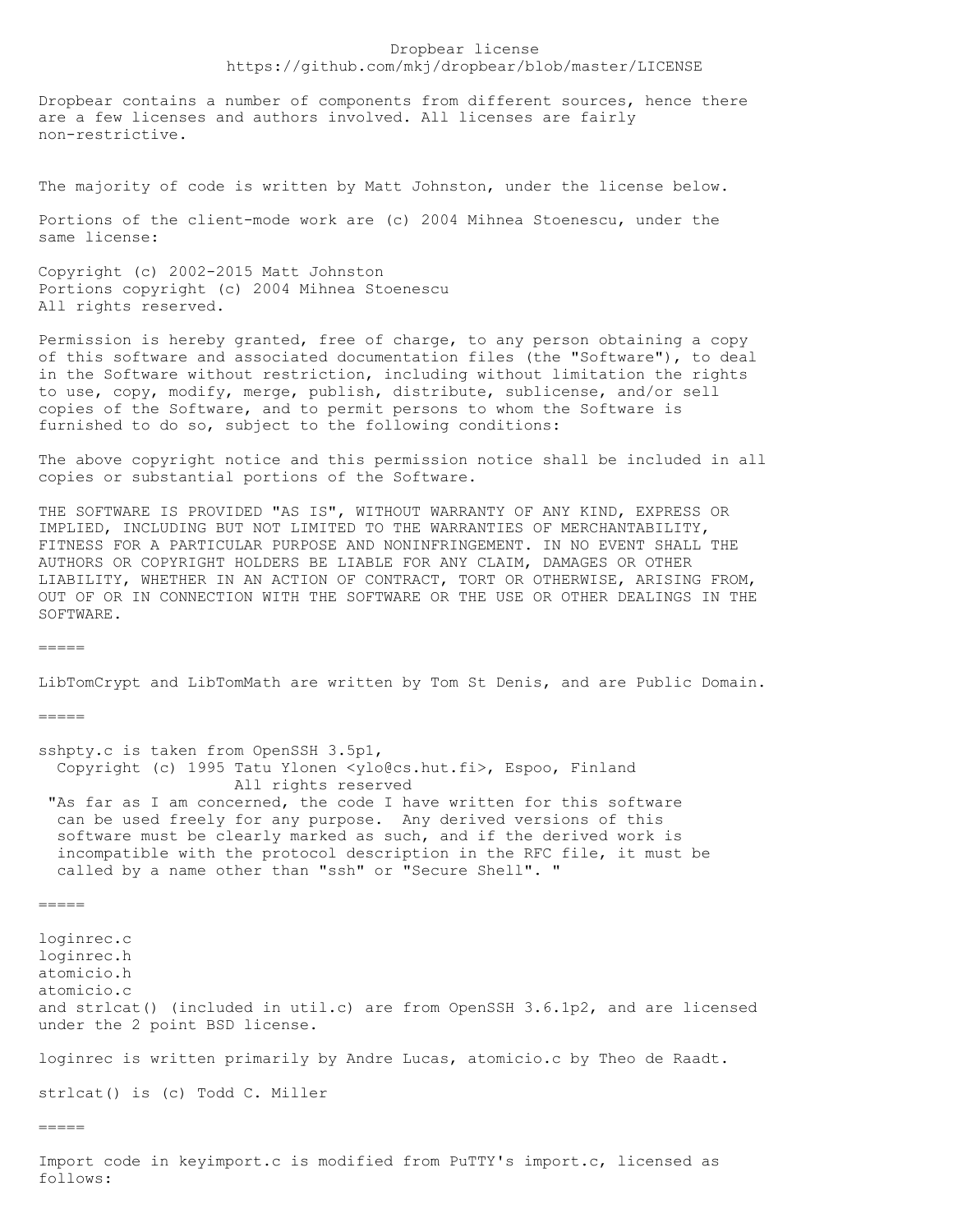PuTTY is copyright 1997-2003 Simon Tatham.

Portions copyright Robert de Bath, Joris van Rantwijk, Delian Delchev, Andreas Schultz, Jeroen Massar, Wez Furlong, Nicolas Barry, Justin Bradford, and CORE SDI S.A.

Permission is hereby granted, free of charge, to any person obtaining a copy of this software and associated documentation files (the "Software"), to deal in the Software without restriction, including without limitation the rights to use, copy, modify, merge, publish, distribute, sublicense, and/or sell copies of the Software, and to permit persons to whom the Software is furnished to do so, subject to the following conditions:

The above copyright notice and this permission notice shall be included in all copies or substantial portions of the Software.

THE SOFTWARE IS PROVIDED "AS IS", WITHOUT WARRANTY OF ANY KIND, EXPRESS OR IMPLIED, INCLUDING BUT NOT LIMITED TO THE WARRANTIES OF MERCHANTABILITY, FITNESS FOR A PARTICULAR PURPOSE AND NONINFRINGEMENT. IN NO EVENT SHALL THE COPYRIGHT HOLDERS BE LIABLE FOR ANY CLAIM, DAMAGES OR OTHER LIABILITY, WHETHER IN AN ACTION OF CONTRACT, TORT OR OTHERWISE, ARISING FROM, OUT OF OR IN CONNECTION WITH THE SOFTWARE OR THE USE OR OTHER DEALINGS IN THE SOFTWARE.

```
=
```

```
curve25519-donna:
```
/\* Copyright 2008, Google Inc. \* All rights reserved. \* \* Redistribution and use in source and binary forms, with or without \* modification, are permitted provided that the following conditions are \* met: \* \* \* Redistributions of source code must retain the above copyright \* notice, this list of conditions and the following disclaimer. \* Redistributions in binary form must reproduce the above \* copyright notice, this list of conditions and the following disclaimer \* in the documentation and/or other materials provided with the \* distribution. \* \* Neither the name of Google Inc. nor the names of its \* contributors may be used to endorse or promote products derived from \* this software without specific prior written permission. \* \* THIS SOFTWARE IS PROVIDED BY THE COPYRIGHT HOLDERS AND CONTRIBUTORS \* "AS IS" AND ANY EXPRESS OR IMPLIED WARRANTIES, INCLUDING, BUT NOT \* LIMITED TO, THE IMPLIED WARRANTIES OF MERCHANTABILITY AND FITNESS FOR \* A PARTICULAR PURPOSE ARE DISCLAIMED. IN NO EVENT SHALL THE COPYRIGHT \* OWNER OR CONTRIBUTORS BE LIABLE FOR ANY DIRECT, INDIRECT, INCIDENTAL, \* SPECIAL, EXEMPLARY, OR CONSEQUENTIAL DAMAGES (INCLUDING, BUT NOT \* LIMITED TO, PROCUREMENT OF SUBSTITUTE GOODS OR SERVICES; LOSS OF USE, \* DATA, OR PROFITS; OR BUSINESS INTERRUPTION) HOWEVER CAUSED AND ON ANY \* THEORY OF LIABILITY, WHETHER IN CONTRACT, STRICT LIABILITY, OR TORT \* (INCLUDING NEGLIGENCE OR OTHERWISE) ARISING IN ANY WAY OUT OF THE USE \* OF THIS SOFTWARE, EVEN IF ADVISED OF THE POSSIBILITY OF SUCH DAMAGE. \* \* curve25519-donna: Curve25519 elliptic curve, public key function \* \* http://code.google.com/p/curve25519-donna/ \* \* Adam Langley <agl@imperialviolet.org> \* \* Derived from public domain C code by Daniel J. Bernstein <djb@cr.yp.to> \* \* More information about curve25519 can be found here